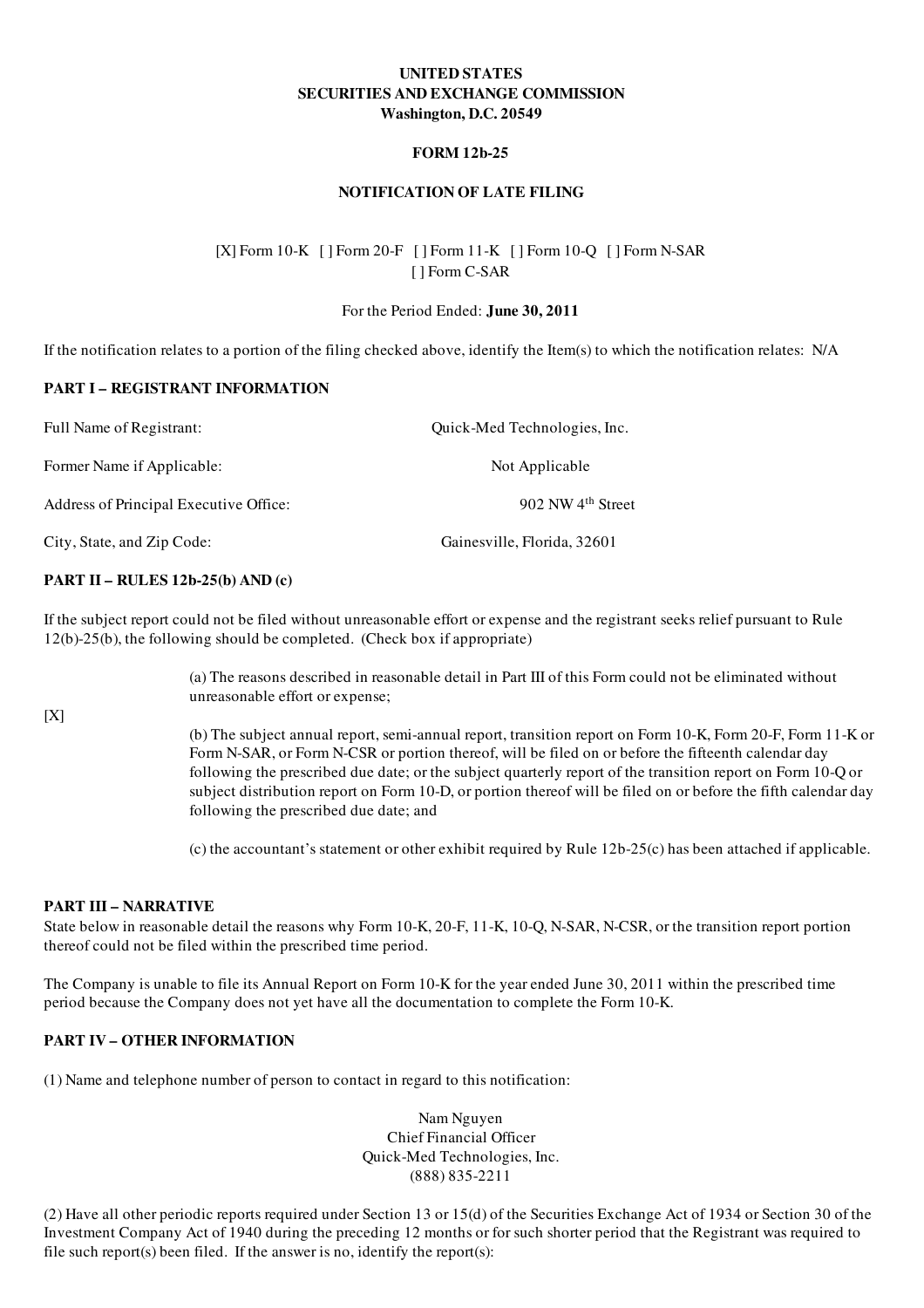## [X] Yes [ ] No

(3) Is it anticipated that any significant change in results of operations from the corresponding period for the last fiscal year will be reflected by the earnings statements to be included in the subject report or portion thereof?

[ ] Yes [X] No

If so, attach an explanation of the anticipated change, both narratively and quantitatively, and, if appropriate, state the reasons why a reasonable estimate of the results cannot be made.

## Quick-Med Technologies, Inc. (Name of Registrant as specified in charter)

has caused this notification to be signed on its behalf by the undersigned hereunto duly authorized.

Date: September 29, 2011

/s/ Nam Nguyen By: Nam Nguyen Chief Financial Officer